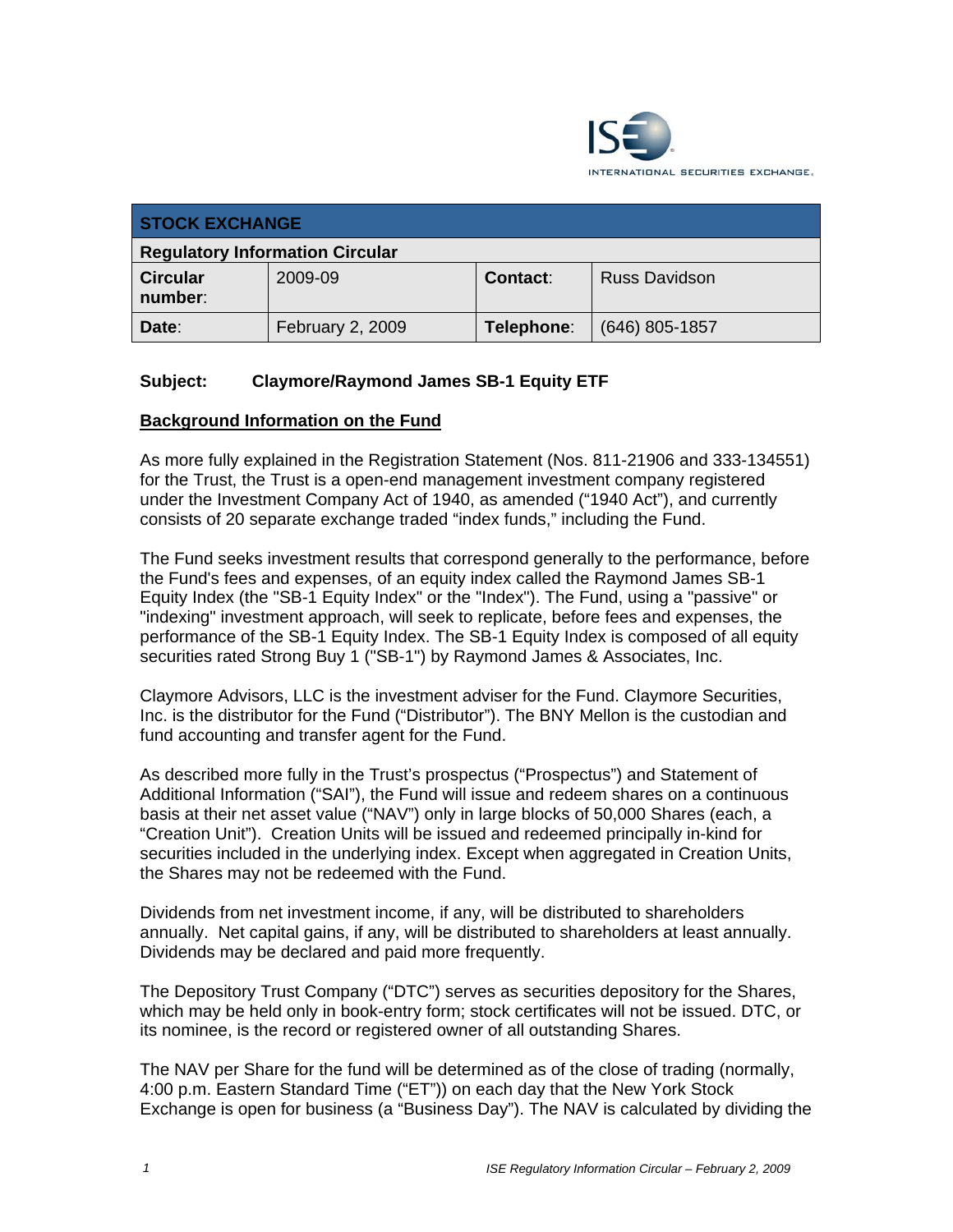value of the net assets of the Fund (i.e., the value of its total assets less total liabilities) by the total number of Shares outstanding, rounded to the nearest cent. NAV will be available from the Distributor and will also available to National Securities Clearing Corporation ("NSCC") participants through data made available from NSCC.

The Trusts registration statement describes the various fees and expenses for the Fund's Shares. For a more complete description of the Fund and the underlying index, visit www.claymore.com.

# **Principal Risks**

Interested persons are referred to the Prospectus for a description of risks associated with an investment in the Shares. These risks include the risk that a Fund's return may not match the return of its index for a number of reasons including the incursion by a Fund of operating expenses and costs not applicable to its index. In addition, as noted in the Prospectus, the Shares may trade at market prices that may differ from their NAV. The NAV of the Shares will fluctuate with changes in the market value of the Fund's holdings. The market prices of the Shares will fluctuate in accordance with changes in NAV as well as the supply and demand for the Shares on the Exchange.

## **Exchange Rules Applicable to Trading in the Shares**

The Shares are considered equity securities, thus rendering trading in the Shares subject to the Exchange's existing rules governing the trading of equity securities.

## **Trading Hours**

Trading in the shares on ISE is on a UTP basis and is subject to ISE equity trading rules. The shares will trade from 8:00 a.m. until 8:00 p.m. Eastern Time. Equity EAMs trading the shares during the Extended Market Sessions are exposed to the risk of the lack of the calculation or dissemination of underlying index value or intraday indicative value ("IIV"). For certain derivative securities products, an updated underlying index value or IIV may not be calculated or publicly disseminated in the Extended Market hours. Since the underlying index value and IIV are not calculated or widely disseminated during Extended Market hours, an investor who is unable to calculate implied values for certain derivative securities products during Extended Market hours may be at a disadvantage to market professionals.

## **Trading Halts**

ISE will halt trading in the Shares of a Trust in accordance with ISE Rule 2101(a)(2)(iii). The grounds for a halt under this Rule include a halt by the primary market because it stops trading the Shares and/or a halt because dissemination of the IIV or applicable currency spot price has ceased, or a halt for other regulatory reasons. In addition, ISE will stop trading the Shares of a Trust if the primary market de-lists the Shares.

#### **Delivery of a Prospectus**

Pursuant to federal securities laws, investors purchasing Shares must receive a prospectus prior to or concurrently with the confirmation of a transaction. Investors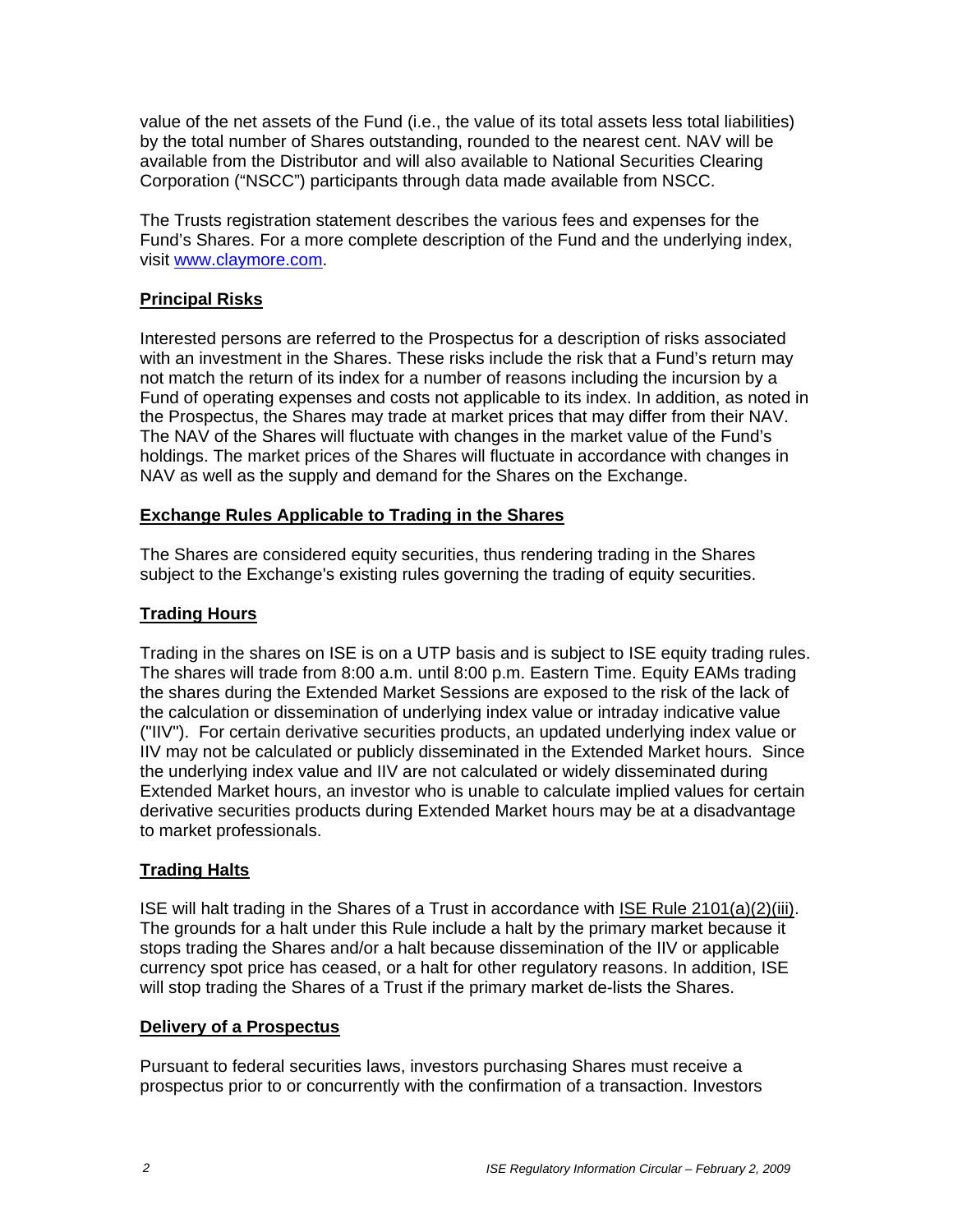purchasing Shares directly from the Fund (by delivery of the Deposit Amount) must also receive a prospectus.

Prospectuses may be obtained through the Distributor or on the Fund's website. The Prospectus does not contain all of the information set forth in the registration statement (including the exhibits to the registration statement), parts of which have been omitted in accordance with the rules and regulations of the SEC. For further information about the Fund, please refer to the Trust's registration statement.

## **Exemptive, Interpretive and No-Action Relief Under Federal Securities Regulations**

The Commission has issued letters dated November 21, 2005 and October 24, 2006 (together, the "No- Action Letters") granting exemptive, interpretive and no-action relief from certain provisions of and rules under the Securities Exchange Act of 1934 for exchange-traded funds listed and traded on a registered national securities exchange that meet certain criteria. The Funds qualify for the relief granted in the No- Action Letters, a description of which follows.

# **Regulation M Exemptions**

Generally, Rules 101 and 102 of Regulation M prohibit any "distribution participant" and its "affiliated purchasers" from bidding for, purchasing, or attempting to induce any person to bid for or purchase any security which is the subject of a distribution until after the applicable restricted period, except as specifically permitted in Regulation M. The provisions of the Rules apply to underwriters, prospective underwriters, brokers, dealers, and other persons who have agreed to participate or are participating in a distribution of securities.

The Commission issued a No-Action Letter by which persons participating in a distribution of shares of a fund may engage in secondary market transactions in such shares during their participation in such a distribution, despite the requirements of from Rule 101 under Regulation M. In addition, the SEC has permitted persons who may be deemed to be participating in the distribution of shares of a fund (i) to purchase securities for the purpose of purchasing creation unit aggregations of fund shares and (ii) to tender securities for redemption in Creation Unit Aggregations. Further, the Commission has clarified that the tender of fund shares to the Fund for redemption does not constitute a bid for or purchase of any of the Funds' securities during the restricted period of Rule 101. The Commission has issued a No-Action Letter to paragraph (e) of Rule 102 under Regulation M which allow the redemption of fund shares in creation unit aggregations during the continuous offering of shares.

## **Customer Confirmations for Creation or Redemption of Fund Shares (SEC Rule 10b-10)**

Broker–dealers who handle purchases or redemptions of Fund shares in Creation Units for customers will be permitted to provide such customers with a statement of the number of Creation Unit Aggregations created or redeemed without providing a statement of the identity, number and price of shares of the individual securities tendered to the Fund for purposes of purchasing creation unit aggregations ("Deposit Securities") or the identity, number and price of shares to be delivered by the Trust to the redeeming holder ("Redemption Securities"). The composition of the securities required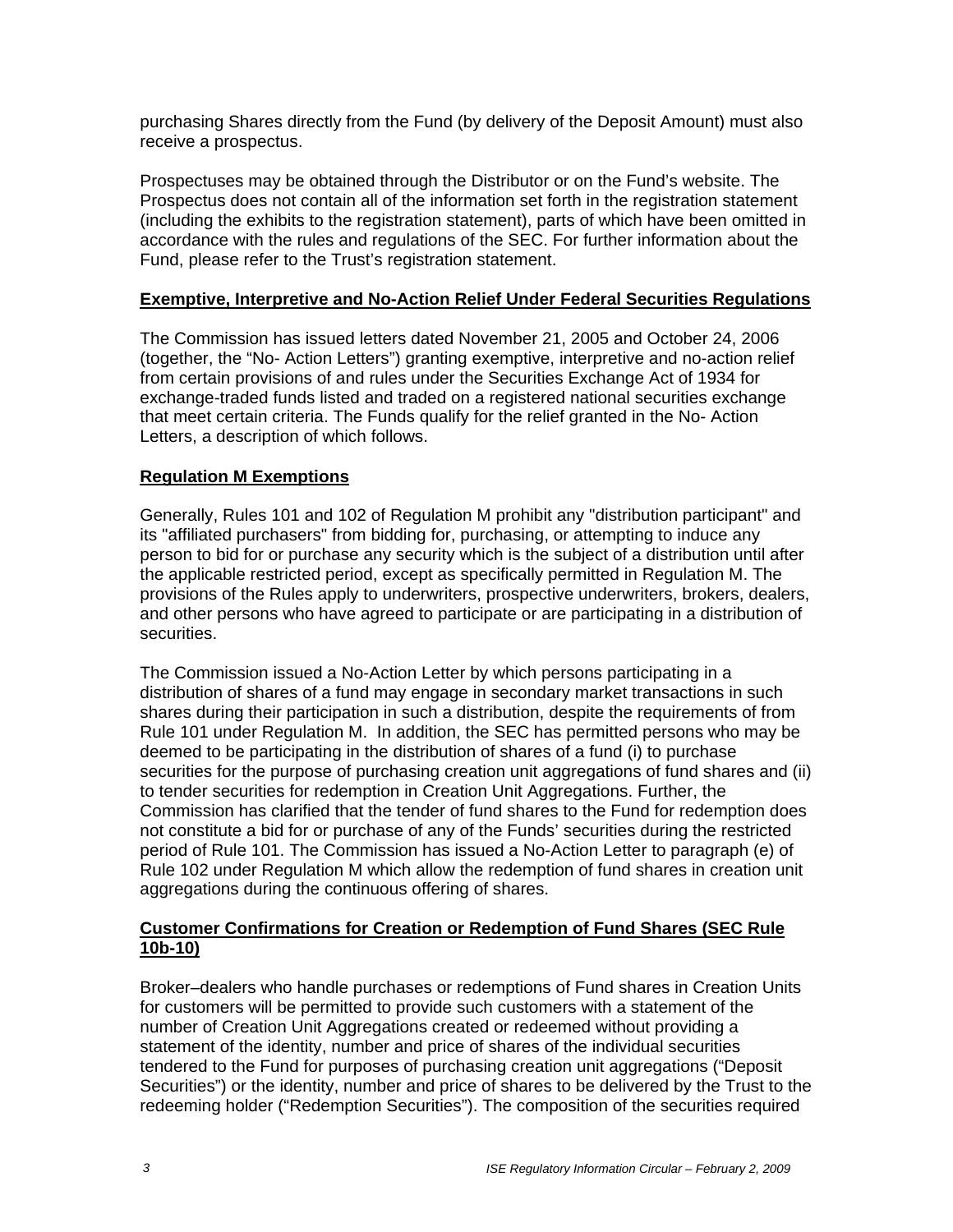to be tendered to the Fund for creation purposes and of the securities to be delivered on redemption will be disseminated each business day and will be applicable to requests for creations or redemption, as the case may be, on that day. This exemptive relief under Rule 10b-10 with respect to creations and redemptions is subject to the following conditions:

- 1) Confirmations to customers engaging in creations or redemptions must state that all information required by Rule 10b-10 will be provided upon request;
- 2) Any such request by a customer for information required by Rule 10b-10 will be filed in a timely manner, in accordance with Rule 10b-10(c);
- 3) Except for the identity, number and price of shares of the component securities of the Deposit Securities and Redemption Securities, as described above, confirmations to customers must disclose all other information required by Rule 10b-10(a).

# **SEC Rule 14e-5**

The Commission has permitted any person acting as a dealer-manager of a tender offer for a component security of fund (1) to redeem fund shares in creation unit aggregations from the issuer that may include a security subject to such tender offer and (2) to purchase fund shares during such tender offer. In addition, a No-Action has been issued under Rule 14e-5 states that if a broker-dealer acting as a dealer-manager of a tender offer for a security of the Fund purchases or arranges to purchase such securities in the secondary market for the purpose of tendering such securities to purchase one or more creation unit aggregations of shares, it must be made in conformance with the following:

- i. such bids or purchases are effected in the ordinary course of business, in connection with a basket of 20 or more securities in which any security that is the subject of a distribution, or any reference security, does not comprise more than 5% of the value of the basket purchased; or
- ii. purchases are effected as adjustments to such basket in the ordinary course of business as a result of a change in the composition of the underlying index; and
- iii. such bids or purchases are not effected for the purpose of facilitating such tender offer.

## **Section 11(d)(1); SEC Rules 11d1-1 and 11d1-2**

Section 11(d)(1) of the Act generally prohibits a person who is both a broker and a dealer from effecting any transaction in which the broker-dealer extends credit to a customer on any security which was part of a new issue in the distribution of which he participated as a member of a selling syndicate or group within thirty days prior to such transaction. The Commission has clarified that Section 11(d)(1) does not apply to broker-dealers that are not authorized participants (and, therefore, do not create creation unit aggregations) that engage in both proprietary and customer transactions in shares of a fund in the secondary market, and for broker-dealer authorized participants that engage in creations of creation unit aggregations. This relief is subject to specific conditions, including the condition that such broker-dealer (whether or not an authorized participant) does not, directly or indirectly, receive from the fund complex any payment, compensation or other economic incentive to promote or sell the shares of a fund to persons outside the fund complex, other than non-cash compensation permitted under NASD Rule 2830 (I)(5)(A), (B) or (C). See letter dated November 22, 2005 from Brian A Bussey, Assistant Chief Counsel, SEC Division of Market Regulation, to Barclays Global Investors, N.A., dated November 22, 2005. The Commission has issued a No-Action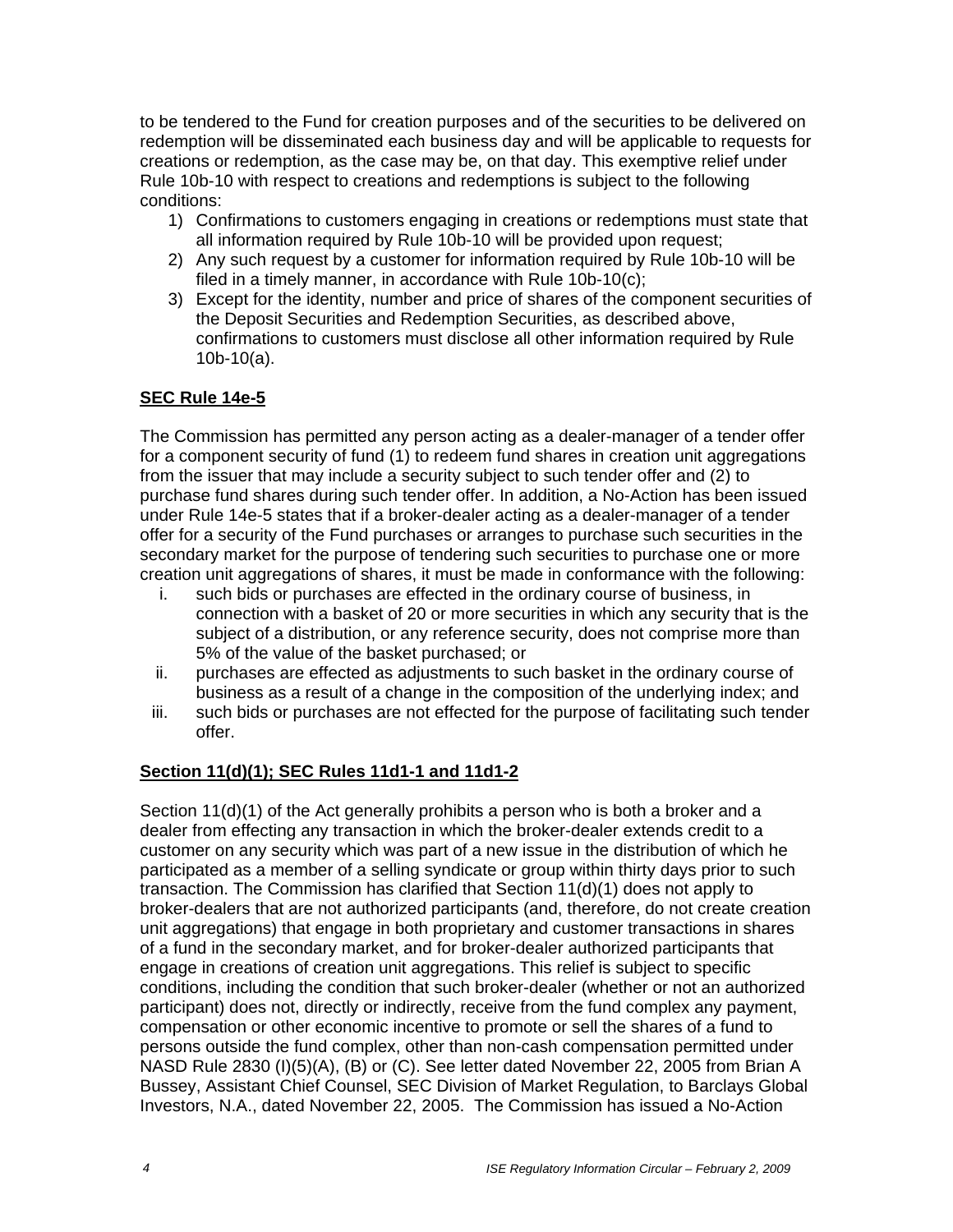Letter under Section 11(d)(1) of the Act states that broker-dealers may treat shares of a fund, for purposes of Rule 11d1-2, as "securities issued by a registered open-end investment company as defined in the Investment Company Act" and thereby extend credit or maintain or arrange for the extension or maintenance of credit on shares that have been owned by the persons to whom credit is provided for more than 30 days, in reliance on the exemption contained in the rule.

#### **SEC Rule 15c1-5 and 15c1-6**

The Commission has issued a No-Action letter with respect to Rule 15c1-5 and Rule 15c1-6 as to the required disclosure of control by a broker or dealer with respect to creations and redemptions of fund shares and secondary market transactions therein.

**This Regulatory Information Circular is not a statutory Prospectus. Equity EAMs should consult the Trust's Registration Statement, SAI, Prospectus and the Fund's website for relevant information.**